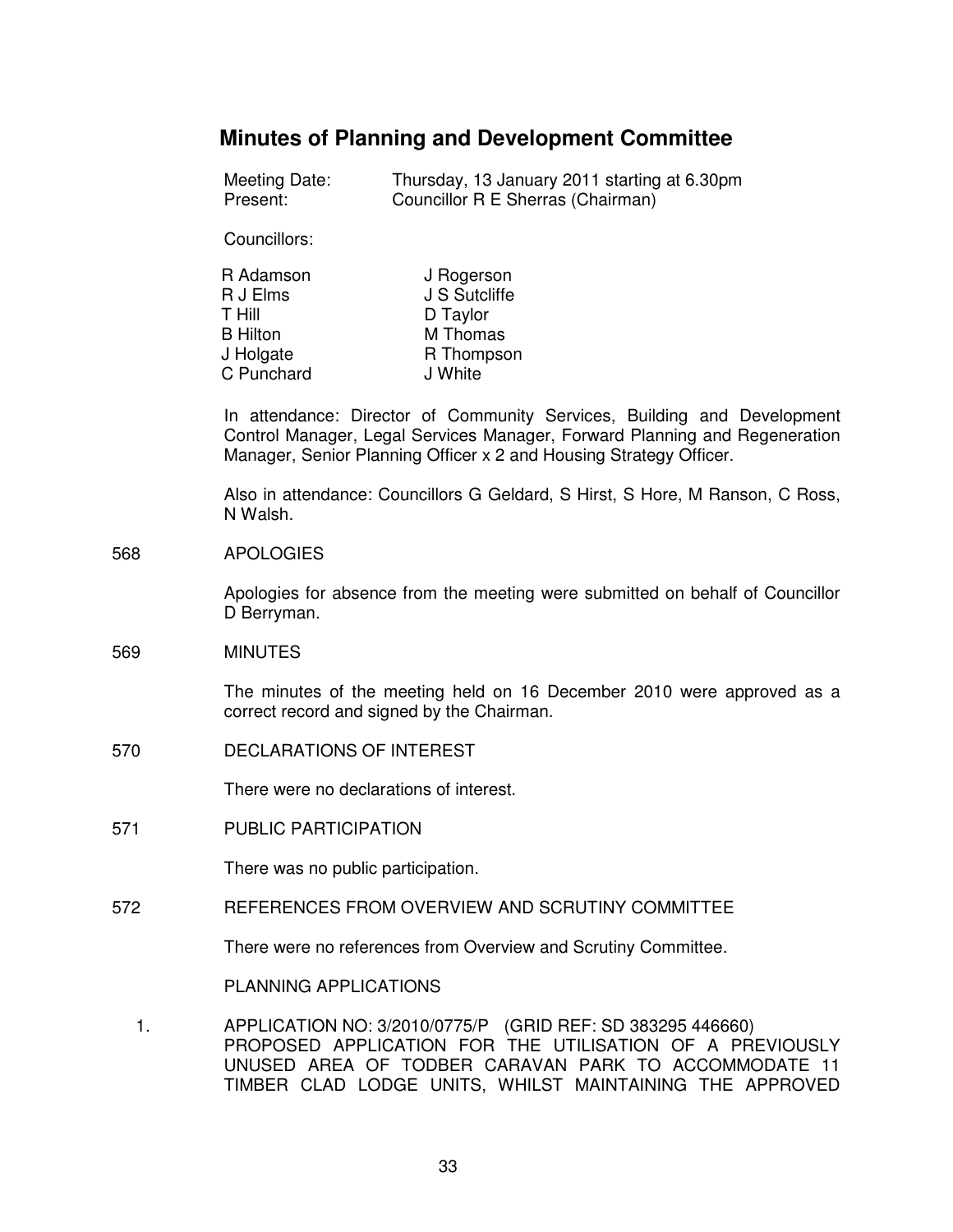MAXIMUM OF 306 ON THE SITE AT TODBER CARAVAN PARK, BURNLEY ROAD, GISBURN

GRANTED subject to the following condition(s):

1. The development must be begun no later than the expiration of three years beginning with the date of this permission.

 REASON: Required to be imposed in pursuance to Section 91 of the Town and Country Planning Act 1990.

2. This permission shall be implemented in accordance with the proposal as detailed on drawings SO/02 Dwg 01 Amendment A proposed site plan and SO/02 Dwg 02 Amendment A proposed site plan received on 9 December 2010 and SO-02 Dwg/02 site location plan.

REASON: For the avoidance of doubt to clarify which plans are relevant.

- 3. The terms of occupancy of the 11 chalets on the red edged approved plan shall be as follows:
	- (i) The chalets shall be occupied for holiday purposes only.
	- (ii) The chalets shall not be occupied as a person's sole or main place of residence.
	- (iii) The owners/operators shall maintain an up-to-date register of the names of all owners/occupiers of individual chalets on the site, and of their main home addresses, and shall make this information available at all reasonable times to the Local Planning Authority.

 REASON: In accordance with Policies G5 and RT5 of the Ribble Valley Districtwide Local Plan in order to ensure that the approved holiday accommodation is not used for unauthorised permanent residential accommodation. The register required in (iii) above shall normally be collected by the caravan site licence holder or his/her nominated person.

4. The total number of static caravans on the overall site shall not exceed 306 and under no circumstances whatsoever shall the area defined as playing field be used for the positioning of static caravans and there shall be no touring caravans whatsoever located within the site.

 REASON: In accordance with Policies G1 and ENV3 of the Ribble Valley Districtwide Local Plan in the interests of road safety and visual amenities of the area.

5. The vans so defined for removal on drawing S/02 Dwg 02 Amendment A shall be physically removed from the caravan site with their former pitches reinstated to grassland to the written satisfaction of the Local Planning Authority prior to any of the lodges being delivered to site.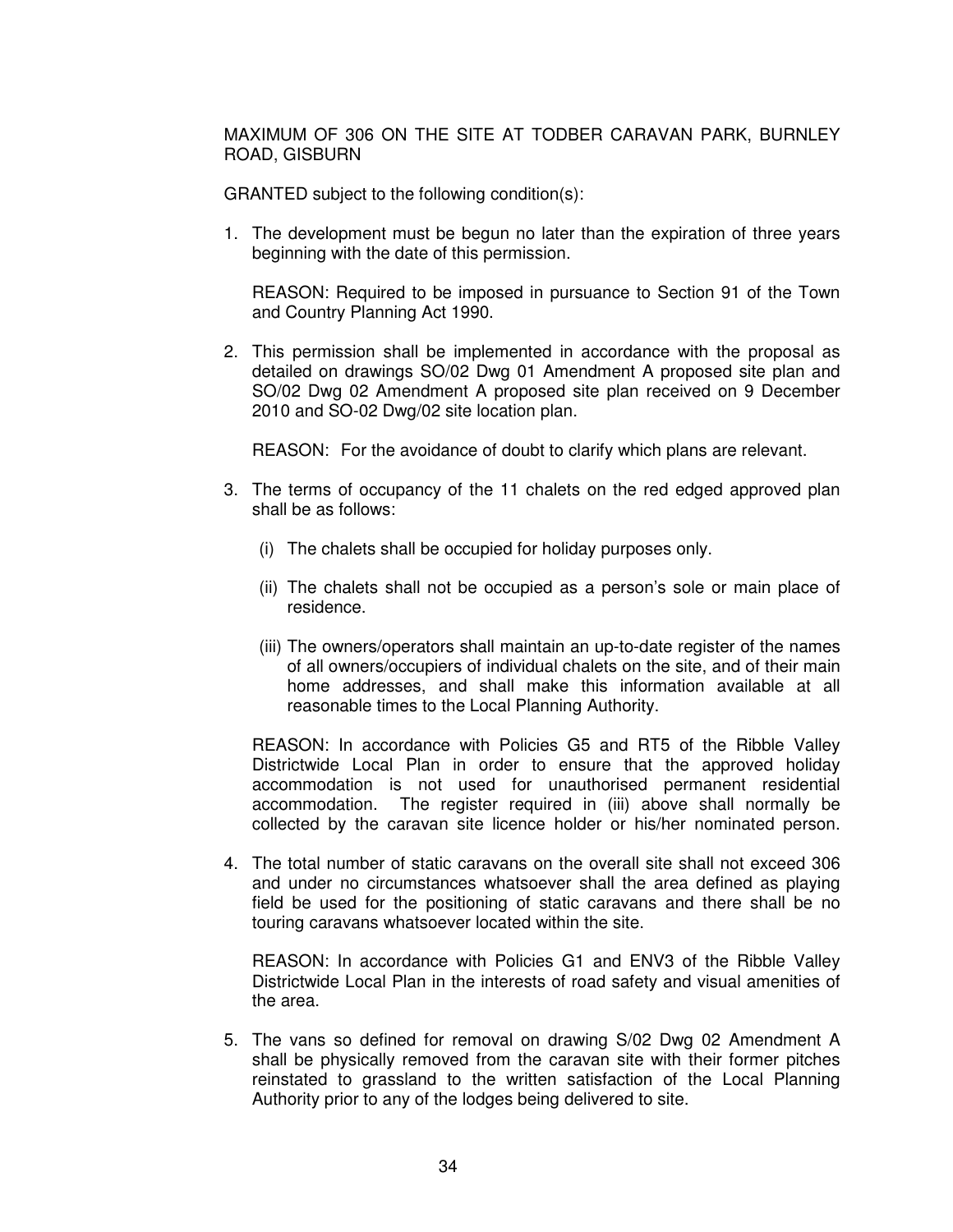REASON: In accordance with Policies G1 and ENV3 of the Ribble Valley Districtwide Local Plan in the interests of road safety and visual amenities of the area.

6. Notwithstanding the details shown on drawing SO/02 Dwg 01 Amendment A received on 9 December 2010 the development hereby permitted shall not be commenced until further details of the planting to the south of the area for the lodges has been submitted to and approved in writing by the Local Planning Authority. The scheme shall indicate the total site area to be planted with an upland woodland mix, the types and number of trees and shrubs, their distribution on site and include any changes of level or landform.

 The detailed scheme for the internal layout as shown on drawing SO/02 drawing 01 amendment A and subsequently submitted details in respect of the area of upland woodland planting shall be implemented in the first planting season following occupation or use of the development, whether in whole or part and shall be maintained thereafter for a period of not less than 5 years to the satisfaction of the Local Planning Authority. This maintenance shall include the replacement of any tree or shrub which is removed, or dies, or is seriously damaged, or becomes seriously diseased, by a species of similar size to those originally planted.

 REASON: In the interests of the amenity of the area and to comply with Policy G1 of the Ribble Valley Districtwide Local Plan.

NOTE(S):

- 1. For clarity the vans identified for removal upon drawing SO/02 Dwg 02 Amendment A are plots 107, 121, B1, B6, A20, A21, E42, E43, K9, K11 and K13.
- 2. APPLICATION NO: 3/2010/0801/P (GRID REF: SD 375164 442615) PROPOSED RETROSPECTIVE APPLICATION FOR ASSOCIATED LIGHTING FOR PREVIOUSLY APPROVED ALL WEATHER PITCH AT CLITHEROE ROYAL GRAMMAR, CHATBURN ROAD, CLITHEROE.

GRANTED subject to the following condition(s):

1. The development must be begun no later than the expiration of three years beginning with the date of this permission.

 REASON: Required to be imposed in pursuance to Section 91 of the Town and Country Planning Act 1990.

2. Prior to commencement of any site works, including delivery of building materials and excavations for foundations or services all trees identified on drawing no A-05-301 [T1/14 inclusive] shall be protected in accordance with the BS5837 [Trees in Relation to Construction] the details of which shall be agreed in writing.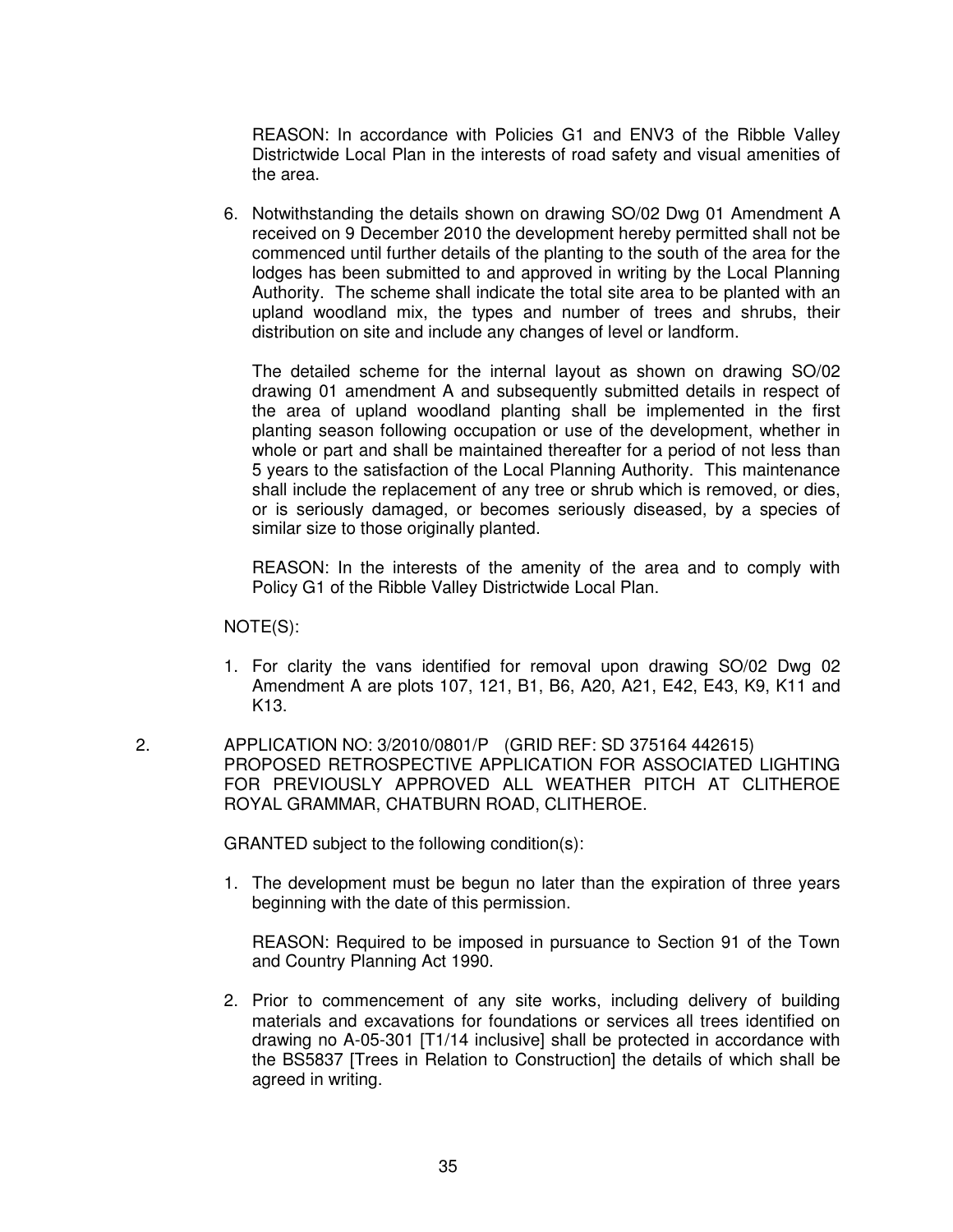A protection zone 12 x the DBH covering at least the entire branch spread of the tree/s, [the area of the root soil environment measured from the centre of the trunk to the edge of the branch spread] shall be physically protected and remain in place until all building work has been completed and all excess materials have been removed from site including soil/spoil and rubble.

 During the building works no excavations or changes in ground levels shall take place and no building materials/spoil/soil/rubble shall be stored or redistributed within the protection zone, in addition no impermeable surfacing shall be constructed within the protection zone.

 No tree surgery or pruning shall be implemented with out prior written consent, which will only be granted when the local authority is satisfied that it is necessary, will be in accordance with BS3998 for tree work and carried out by an approved arboricultural contractor.

 REASON: In order to ensure that any trees affected by development and included in a Tree Preservation Order considered to be of visual amenity, historic or botanical value are afforded maximum physical protection from the adverse affects of development and to comply with planning policies G1 and ENV13 of the Districtwide Local Plan.

3. The floodlights hereby permitted shall not be used between the hours of 6.30pm and 8.30am on any days of the week.

 REASON: In the interests of nearby residential amenity and to comply with Policy G1 of the Ribble Valley Districtwide Local Plan.

4. Prior to the commencement of the development, details of the colour finish of the floodlight columns and lamps shall be submitted to and approved in writing by the Local Planning Authority.

 REASON: In the interests of visual amenity and to comply with Policy G1 of the Ribble Valley Districtwide Local Plan.

5. This permission shall relate to drawing numbers A-05-010 Rev. C, A-05-112, A-05-111 Rev F, A-05-301 and PSD/CRG/101 and the 'Ultra Low Glare' Lighting Report submitted with this application.

 REASON: For the avoidance of doubt and to ensure that the development is carried out in accordance with the submitted plans.

(Mrs Child spoke in favour of the above application).

 3. APPLICATION NO: 3/2010/0869/P (GRID REF: SD 373896 438882) PROPOSED CHILDREN'S NURSERY AT HANSON'S GARDEN CENTRE, WHALLEY ROAD, BARROW

GRANTED subject to the following condition(s):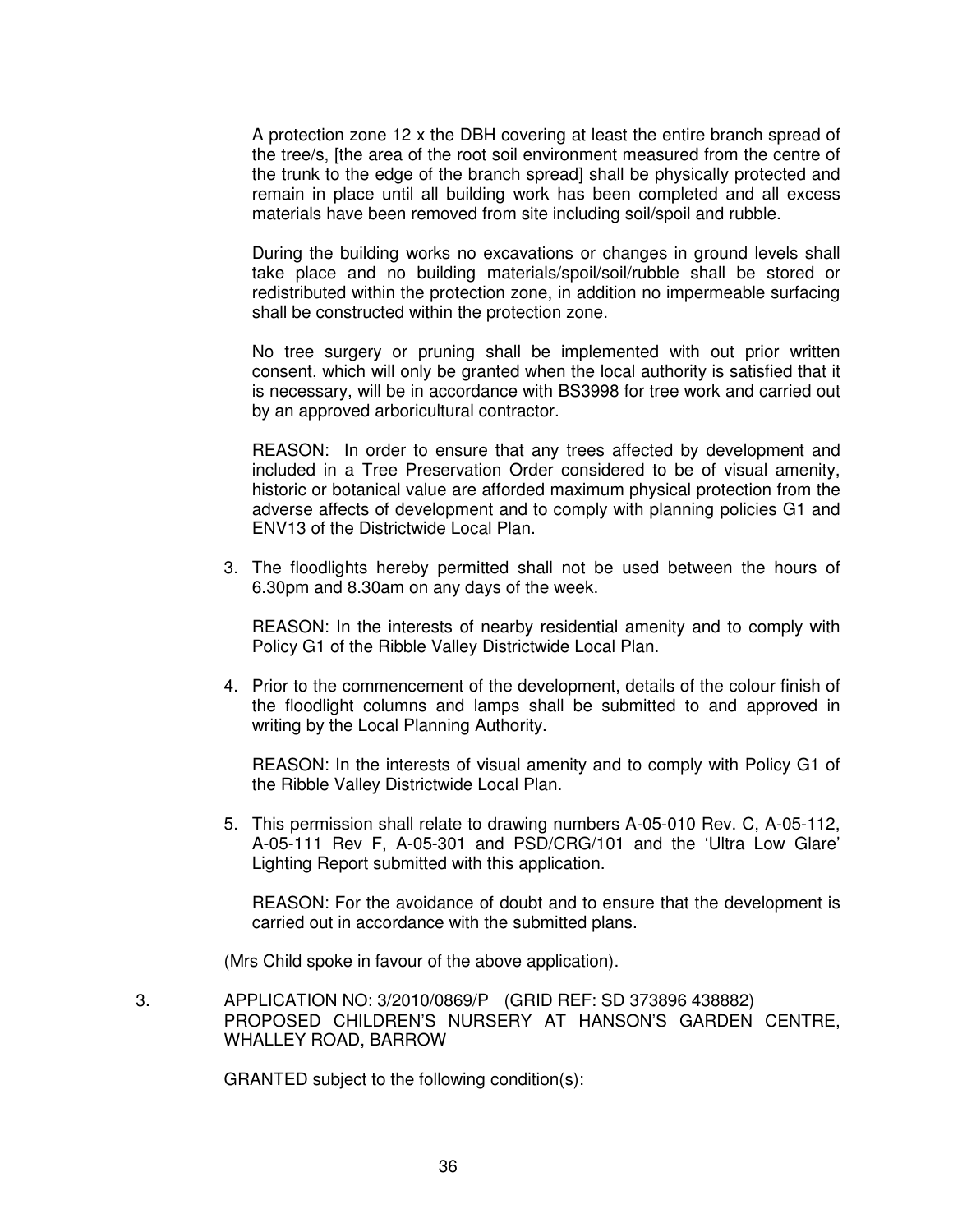1. The development must be begun no later than the expiration of three years beginning with the date of this permission.

 REASON: Required to be imposed in pursuance to Section 91 of the Town and Country Planning Act 1990.

2. This permission shall be implemented in accordance with the proposal as detailed on drawings TRI-0494 sheets 1-7.

REASON: For the avoidance of doubt to clarify which plans are relevant.

3. The development hereby permitted shall be used for a children's nursery and for no other purpose, including any use falling within Class D1 of the Town and Country Planning (Use Classes) Order 1987 (As Amended).

 REASON: The permission granted is for a specific use, and it is considered that other uses within the same Use Class may give rise to adverse effects on the locality, contrary to the provisions of Policy G1 of the Ribble Valley Districtwide Local Plan.

4. The use of the premises in accordance with this permission shall be restricted to the hours between 0730 to 1800 hours Monday to Friday.

 REASON: In order to comply with Policy G1 of the Ribble Valley Districtwide Local Plan. The use of the premises outside these hours could prove injurious to the character of the area.

5. Prior to commencement of use, the car park shall be surfaced in accordance with the details submitted and parking areas and pedestrian route marked out in accordance with the approved plans to the written satisfaction of the Local Planning Authority and thereafter retained in perpetuity.

 REASON: To comply with Policies G1 and T1 of the Ribble Valley Districtwide Local Plan to allow for safe use of the pedestrian link and effective use of the parking areas.

6. Precise specifications or samples of walling and roofing materials and details of any surface materials to be used including their colour and texture shall have been submitted to and approved in writing by the Local Planning Authority before their use in the proposed works.

 REASON: In order that the Local Planning Authority may ensure that the materials to be used are appropriate to the locality in accordance with Policy G1 of the Ribble Valley Districtwide Local Plan and the adopted Supplementary Planning Guidance – "Extensions and Alterations to Dwellings".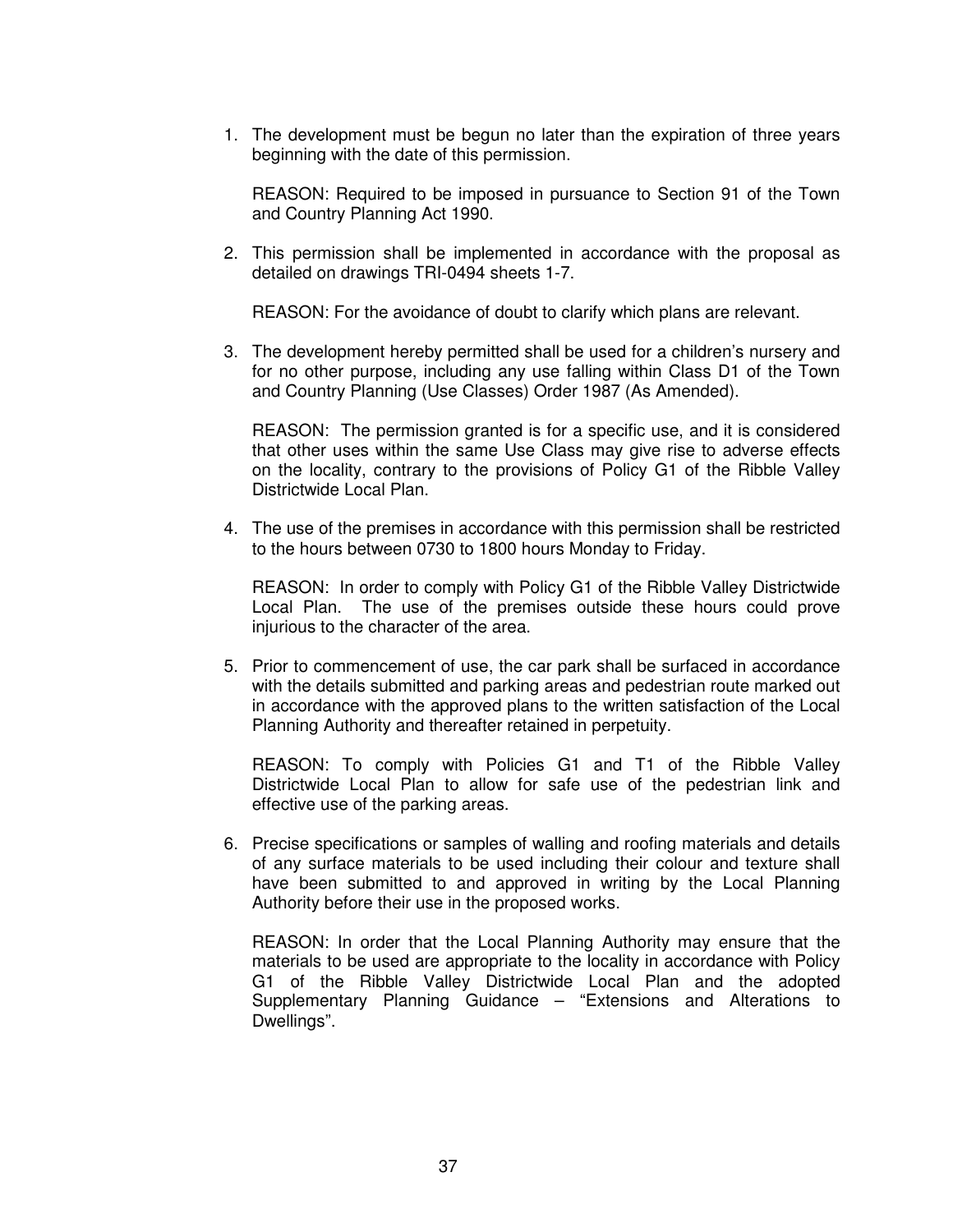4. APPLICATION NO: 3/2010/0755/P (GRID REF: SD 373370 436079) PROPOSED DEMOLITION OF EXISTING DISUSED PUBLIC TOILET AND CLEARANCE OF THE SITE AT FORMER TOILET BLOCK OFF KING STREET, **WHALLEY** 

> The Building and Development Control Manager reported that the Parish Council had no observations.

REFUSED for the following reason(s):

1. The proposed demolition of the building without sufficient justification would lead to the detriment of the visual amenity of the Conservation Area and as such be contrary to advice contained in PPS5 and Policies G1, ENV16 and ENV18 of the Districtwide Local Plan.

(Councillor Ranson was given permission to speak on the above application).

 5. APPLICATION NO: 3/2010/0550/P (GRID REF: SD 374093 440847) OUTLINE APPLICATION FOR PERMISSION TO CONSTRUCT 30 APARTMENTS, TWO HOUSES AND A 40 BED NURSING HOME AT FORMER BARKERS GARDEN CENTRE, WHALLEY ROAD, CLITHEROE

> The application be DEFERRED and DELEGATED to the Director of Development Services for approval following the satisfactory completion of a Section 106 Agreement to include the provision of affordable housing in accordance with the section headed "Affordable Housing" on page 22 as amended indicating 50% of the market dwellings rather than 90% of the report and financial contribution towards the transport measures as referred to in the Content of Section 106 Agreement on page 25.

- 1. Application for approval of reserved matters must be made not later than the expiration of 3 years beginning with the date of this permission and the development must be begun not later than whichever is the latter of the following dates:
	- (a) the expiration of 3 years from the date of this permission; or
	- (b) the expiration of 2 years from final approval of the reserved matters, or in the case of approval of different dates, the final approval of the last such matter to be approved.

 REASON: In order that the Local Planning Authority shall be satisfied as to the details and because the application was made for outline permission and comply with Policy G1 of the Ribble Valley Districtwide Local Plan.

2. Detailed plans indicating the design and external appearance of the buildings, landscape and boundary treatment, parking and manoeuvring arrangements of vehicles, including a contoured site plan showing existing features, the proposed slab floor level and road level (called the reserved matters) shall be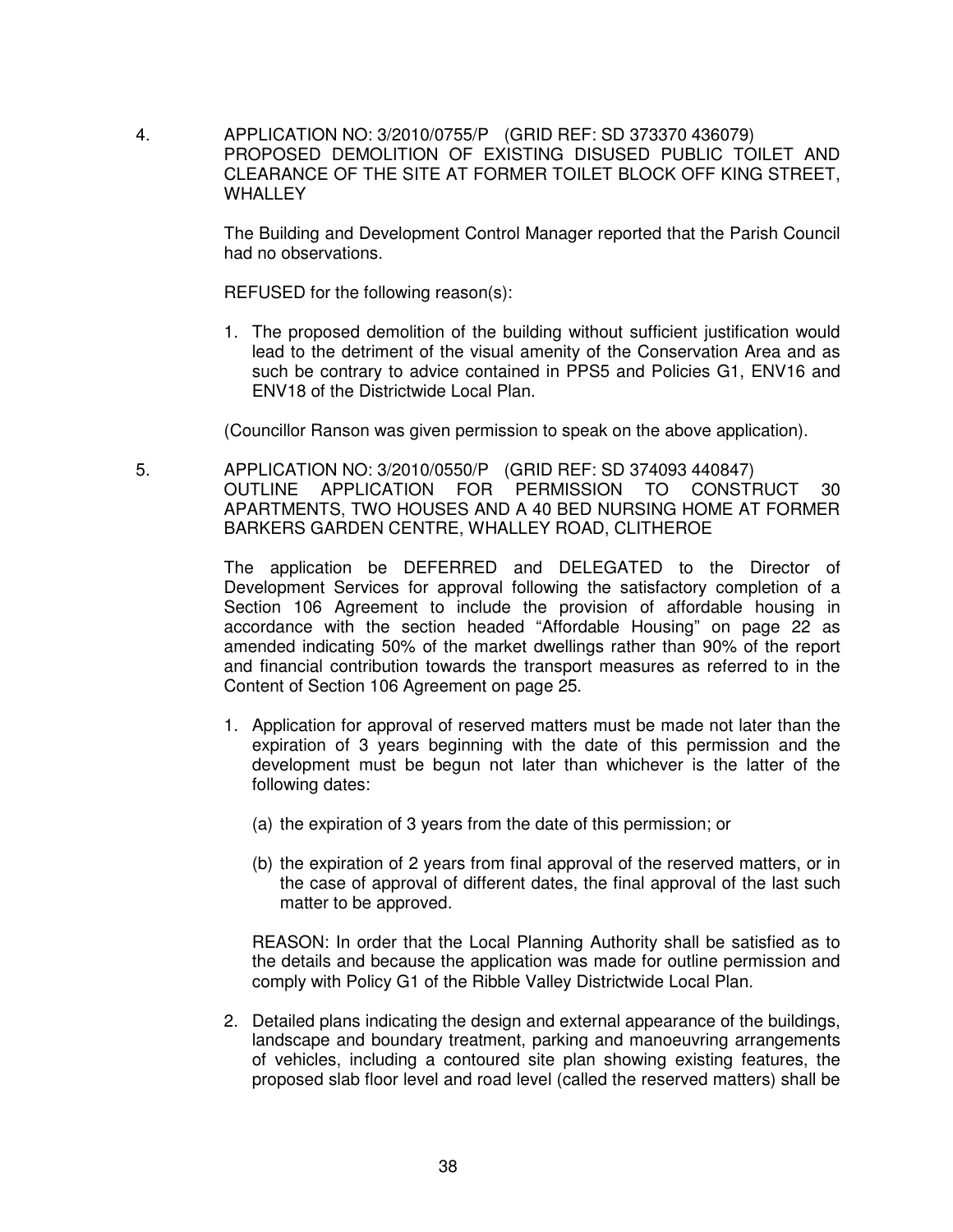submitted to and approved by the Local Planning Authority before development commences.

REASON: To comply with Policy G1 of the Ribble Valley Districtwide Local Plan and in order that the Local Planning Authority should be satisfied as to the details and because the application was made for outline permission.

3. This outline planning permission shall be read in conjunction with the Section 106 Agreement dated …

 REASON: For the avoidance of doubt as the application is subject of an agreement.

4. Prior to commencement of development a scheme identifying how a minimum of 10% of the energy requirements generated by the development will be achieved by renewable energy production methods, shall be submitted to and approved in writing by the Local Planning Authority. The scheme shall then be provided in accordance with the approved details prior to occupation of the development and thereafter retained.

 REASON: In order to encourage renewable energy and to comply with Policy G1 of the Ribble Valley Districtwide Local Plan.

5. Development shall not begin until a scheme for surface water drainage and attenuation for the site, based on sustainable drainage principles and assessment of the hydrological and hydro geological context of the development has been submitted to and approved in writing by the Local Planning Authority. Details of the maintenance and management of the scheme after completion shall be included. The scheme shall subsequently be implemented in accordance with the approved details before the development is completed.

 REASON: In order to comply with Policy G1 of the Ribble Valley Districtwide Local Plan in order to prevent the increased risk of flooding, to improve and protect water quality, to improve habitat and amenity and to ensure future maintenance of the surface water drainage system.

6. Prior to commencement of development a landscape management plan including long term design objectives, timing of the works, management responsibilities and maintenance schedules for all landscaped areas shall be submitted to and approved in writing by the Local Planning Authority.

 REASON: In the interests of residential and visual amenity in accordance with Policy G1 of the Ribble Valley Districtwide Local Plan.

7. The plans and particulars submitted in accordance with condition 2 above shall include an Arboricultural Method Statement and Tree Protection Plan (including a tree protection monitoring schedule) detailing special mitigation construction issues in accordance with BS5837. The development shall thereafter be carried out in strict accordance with the procedures, working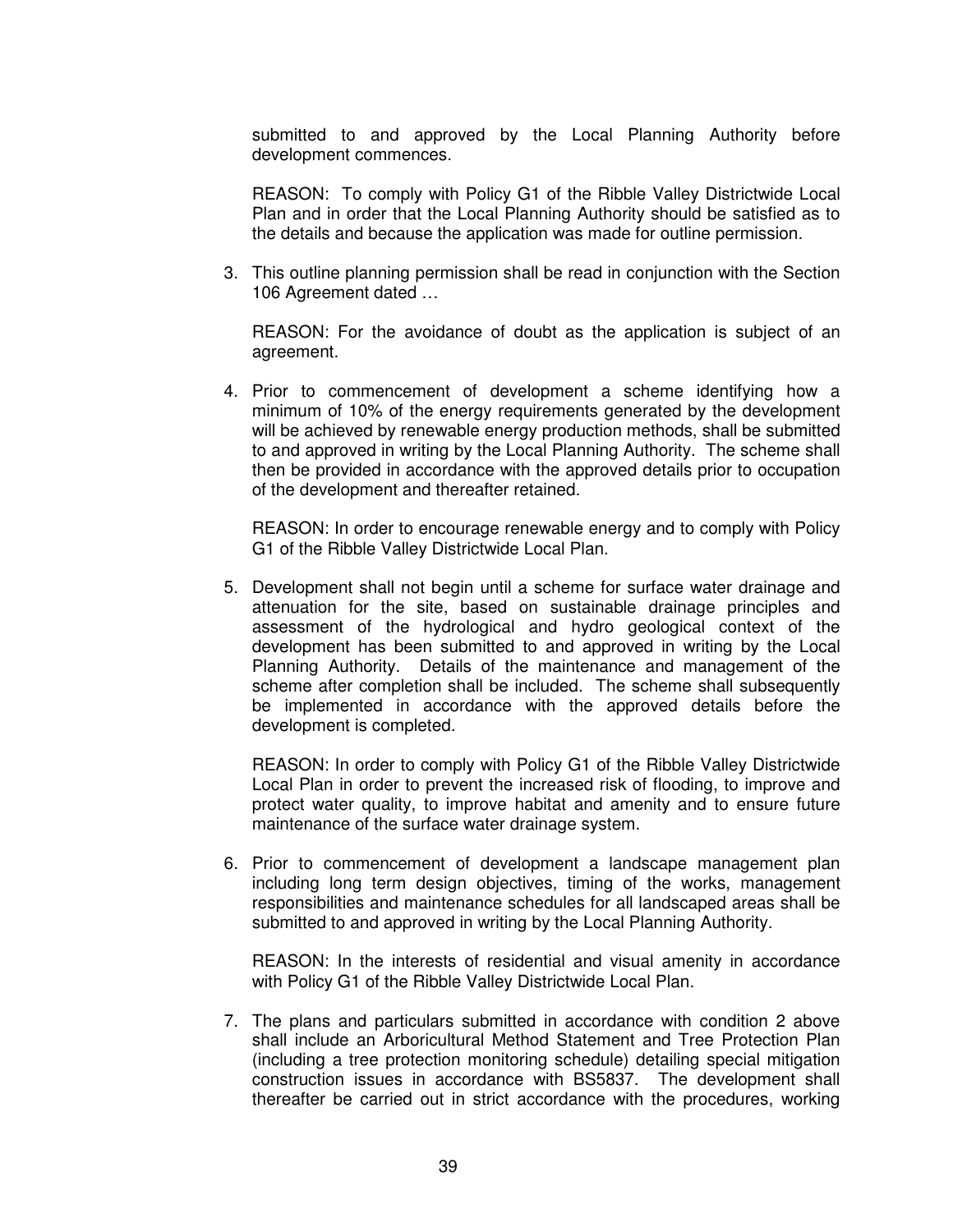methods and protection measures so identified and approved unless agreed otherwise in writing by the Local Planning Authority.

 REASON: In order to ensure that any trees affected by development and included in a Tree Preservation Order/considered to be of visual, historic or botanical value are afforded maximum physical protection from the adverse effects of development in accordance with Policies G1 and ENV13 of the Ribble Valley Districtwide Local Plan.

8. The new estate road/access between the site and Littlemoor shall be constructed in accordance with the Lancashire County Council Specification for Construction of Estate Roads to at least base course level before any development takes place within the site.

 REASON: To comply with Policies G1 and T1 of the Ribble Valley Districtwide Local Plan and to ensure that satisfactory access is provided to the site before the development hereby permitted becomes operative.

9. Prior to commencement of development, facilities shall be provided within the site by which means the wheels of vehicles may be cleaned before leaving the site, the wheel cleaning facilities shall be retained throughout the life of the development.

 REASON: To comply with Policies G1 and T1 of the Ribble Valley Districtwide Local Plan and to ensure that satisfactory access is provided to the site before the development hereby permitted becomes operative.

10. This permission, insofar as it relates to the improvements to the highway of Littlemoor and the formation of the access into the site from Littlemoor, shall be implemented in accordance with the drawing No 1549-010 REV.D.

REASON: For the avoidance of doubt to clarify which plans are relevant.

11. The submission of reserved matters in respect of layout, appearance and landscaping and implementation of development shall be carried out in accordance with illustrative drawing no's 1549-010 REV.D, 1549-101, 1549- 102 REV.C, 1549-105, 1549-106 and 1549-110/P1. In particular, the footprint of the buildings and the ridge and maximum heights of the buildings shall not exceed what is shown on these drawings.

REASON: For the avoidance of doubt to define the scope of this permission.

NOTE(S):

1. This consent requires the construction, improvement or alteration of an access to the public highway. Under the Highways Act 1980 Section 184 the County Council as Highway Authority must specify the works to be carried out. Only the Highway Authority or a contractor approved by the Highway Authority can carry out these works and therefore before any access works can start you must contact the Environment Directorate for further information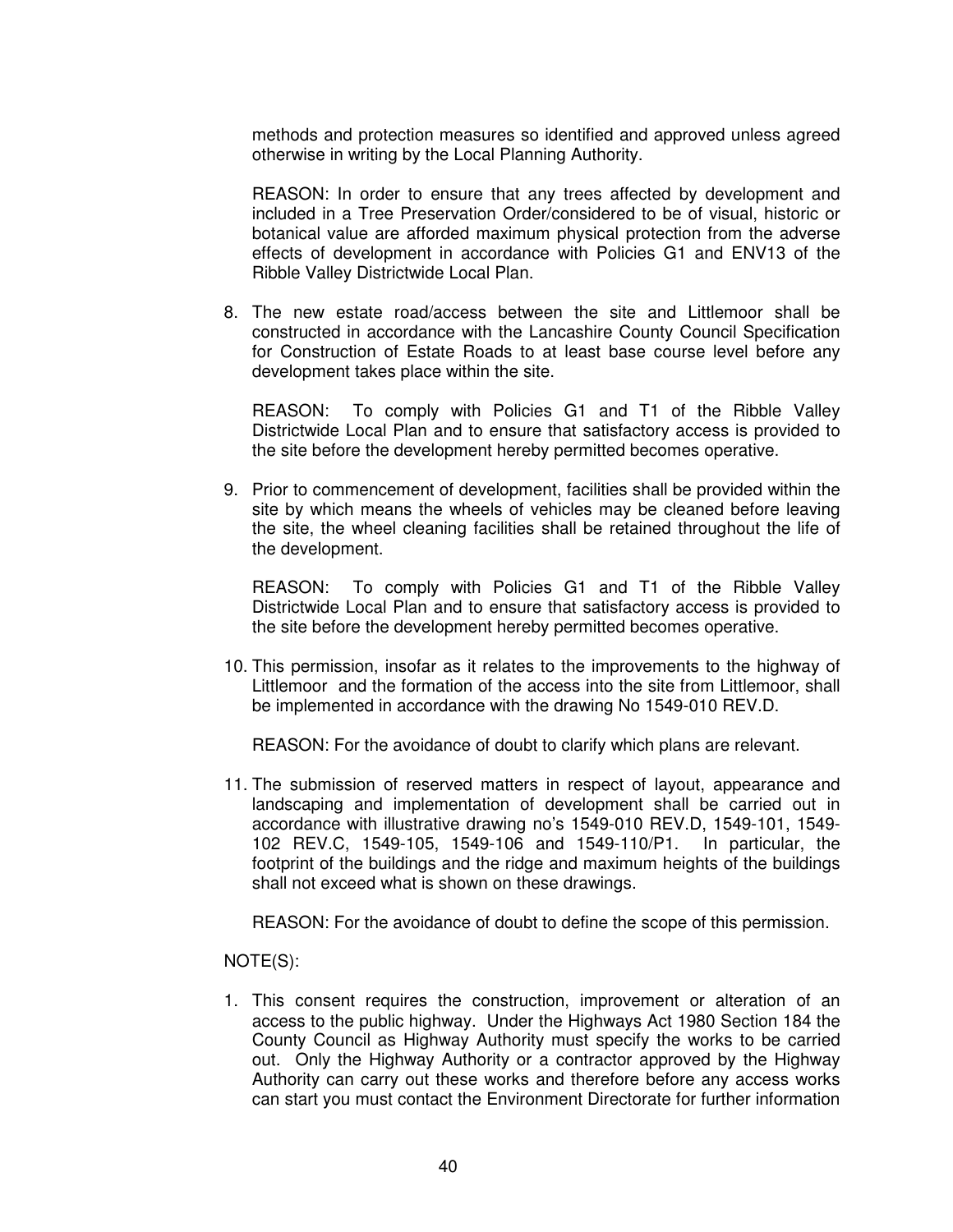by telephoning Area Surveyor East 01254 823831 or writing to the Area Surveyor East, Lancashire County Council, Area Office, Riddings Lane, Whalley, Clitheroe BB7 9RW quoting the planning application number.

- 2. In consideration of condition 4 on renewables the Council would have some regard to energy efficient measures used on buildings.
- 3. Any works to the watercourse within or adjacent to the site which involve infilling, diversion, culverting or which may otherwise restrict flow, require the prior formal consent of the Environment Agency under Section 23 of the Land Drainage Act 1991. Culverting other than for access purposes is unlikely to receive consent, without full mitigation of loss of flood storage and habitats.
- 4. The applicant is advised to pay regard to the advice relating to Sustainable Drainage Systems contained in the letter dated 28 July 2010 from the Environment Agency.
- 5. The applicant is advised that, in order to secure the necessary highway works, it will be necessary to enter into a formal Section 278 Agreement with Lancashire County Council (Highways).
- 6. In respect of reserved matters the applicant shall ensure that adequate parking provisions shall be met within the site to ensure the adequacy of the parking provisions in the interest of highway safety.

(Mr Ashton spoke against the above application. Councillor Ranson was given permission to speak on the above application).

 6. APPLICATION NO: 3/2010/0751/P (GRID REF: SD 372719 435670) OUTLINE APPLICATION FOR A RESIDENTIAL DEVELOPMENT OF 39 DWELLINGS ON LAND OFF WHALLEY NEW ROAD, BILLINGTON

> The Building and Development Control Manager reported additional letters of objection.

REFUSED for the following reason:

The proposed development is considered contrary to Policy G1 of the Ribble Valley Districtwide Local Plan in that the proposal would be detrimental to highway safety due to individual access points on Whalley Old Road and also would lead to an overburden on existing infrastructure provision in terms of drainage, health and education facilities.

(Mr Gee spoke in favour of the above application).

 7. APPLICATION NO: 3/2010/0820/P (GRID REF: SD 373171 436 695) PROPOSED OUTLINE APPLICATION FOR A MAXIMUM OF 80 RESIDENTIAL UNITS AT LAND OFF RIDDINGS LANE, WITH ACCESS FROM HAYHURST ROAD, WITH ALL OTHER MATTERS RESERVED AT LAND TO THE NORTH OF RIDDINGS LANE, WHALLEY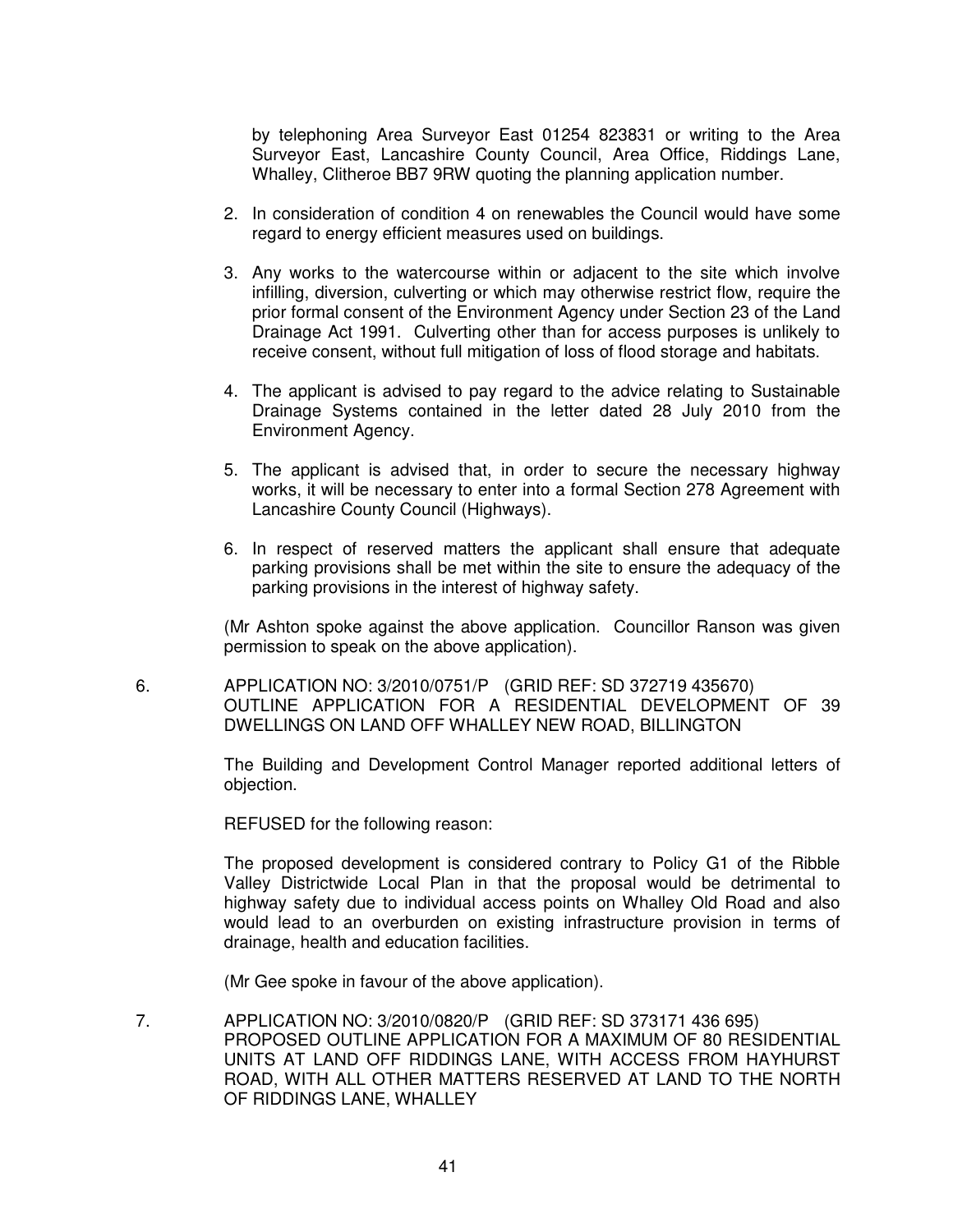The Building and Development Control Manager reported additional letters of objection.

REFUSED for the following reason:

The proposed development is considered contrary to Policy G1 of the Ribble Valley Districtwide Local Plan in that it would, by virtue of its density, represent over development of the site. The formation of a footway/cycleway on the raised greenway running across the site in a north westerly direction would lead to increased use of Ridding Lane with resultant loss of amenity to the residents of Limefield Avenue and Riddings Lane which back on to the track. There is considered to be inadequate infrastructure in terms of drainage and school provision to support a development of this scale. The location of the access point into the site off Hayhurst Road is unsuitable having regard to local topography and relationship with immediately surrounding properties and as such the proposal would have an adverse impact on the existing highway infrastructure in the locality which would be unable to cope with the additional traffic movements associated with this development without causing an adverse impact on the amenities of the area as well as general highway safety. The implementation of this development would also have adverse impacts on heritage assets of the Conservation Area of Whalley as a direct result of the increased traffic from this development.

(Mr Barton spoke in favour of the above application. Mr Barker spoke against the above application. Councillor Ranson was given permission to speak on the above application).

### 573 APPLICATIONS APPROVED

| Plan No:      | Proposal:                                                                                                                                                                                                                                                                                                 | <b>Location:</b>                   |
|---------------|-----------------------------------------------------------------------------------------------------------------------------------------------------------------------------------------------------------------------------------------------------------------------------------------------------------|------------------------------------|
| 3/2010/0534/P | Non<br>material<br>planning consent 3/2006/0564 for Park                                                                                                                                                                                                                                                  | amendment to Barrow Brook Business |
|               | rearrangement of window and door Barrow<br>positions, alterations to glazed<br>entrance and addition of first floor<br>fire escape for a proposed food<br>service distribution facility and<br>associated offices                                                                                         |                                    |
| 3/2010/0693/P | Proposed adaptation and re-use of Brockthorn<br>redundant barn to one dwelling and Tosside, Skipton<br>two holiday cottages                                                                                                                                                                               |                                    |
| 3/2010/0727/P | Proposed installation of 2no. BAE Systems<br>flashing pedestrian crossing signs<br>at the main entrance; 1no. safety Myerscough Road<br>banner adjacent to the main Balderstone<br>entrance; 1 no. safety sign located<br>on building within the main site and<br>2no. pole signs at the main<br>entrance | Samlesbury Aerodrome               |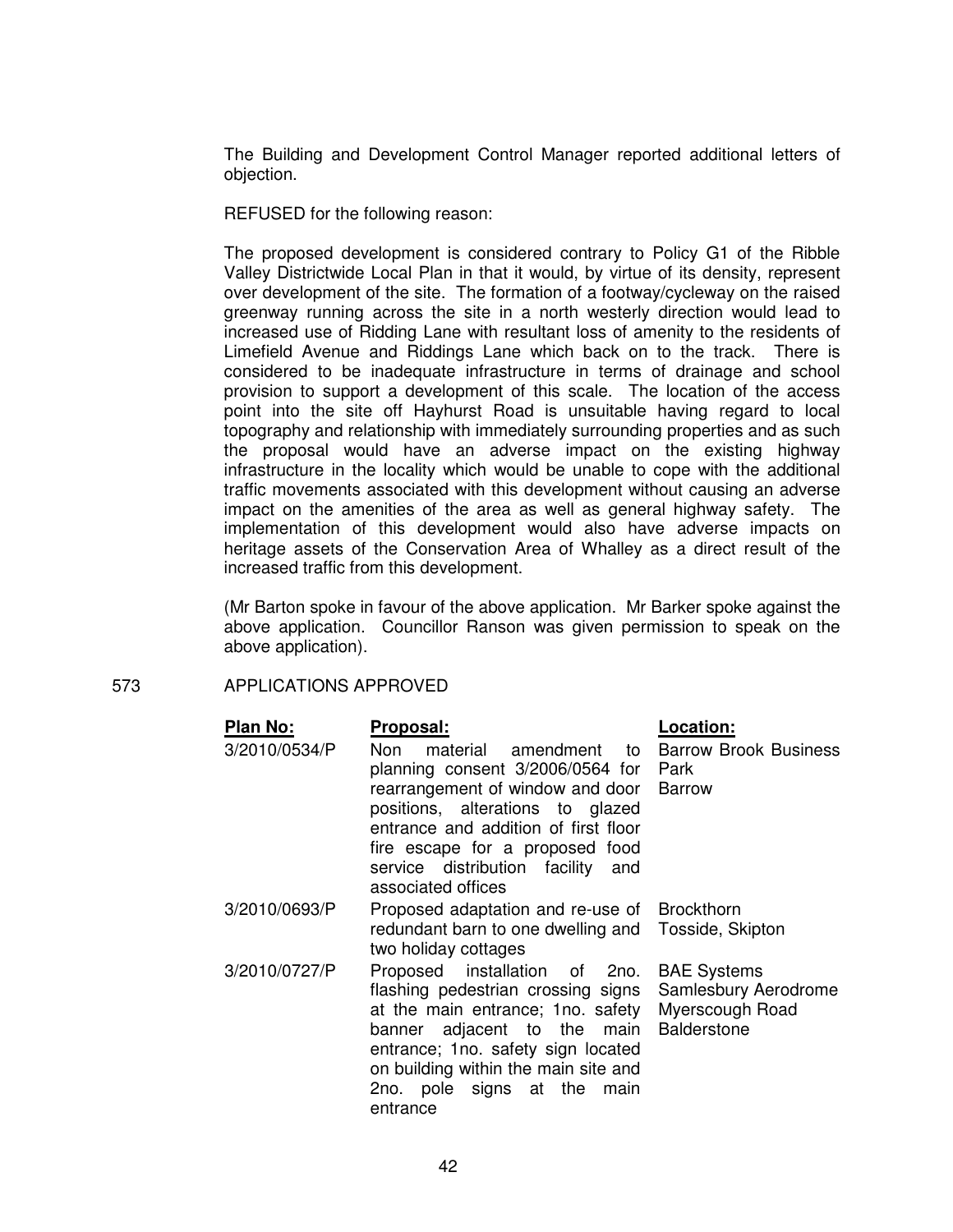| Plan No:      | Proposal:                                                                                                                                                                                                                                                                              | Location:                                                          |
|---------------|----------------------------------------------------------------------------------------------------------------------------------------------------------------------------------------------------------------------------------------------------------------------------------------|--------------------------------------------------------------------|
| 3/2010/0805/P | Retrospective application for the<br>overhaul of<br>an existing<br>small<br>agricultural<br>building<br>allow<br>to<br>continued use. Leaking unsafe flat<br>concrete roof replaced by a pitched<br>roof in natural sandstone roofing<br>flags, in accordance with local<br>vernacular | Land at Laythams Farm<br><b>Back Lane</b><br>Slaidburn             |
| 3/2010/0826/P | Replacement of the existing sales<br>office, shop, offices and storage on<br>two levels                                                                                                                                                                                                | <b>Empress Fencing</b><br><b>Clitheroe Road</b><br>Chatburn        |
| 3/2010/0850/P | Proposed front porch                                                                                                                                                                                                                                                                   | 37 Larkhill Cottages<br><b>Brockhall Village</b>                   |
| 3/2010/0863/P | Proposed rear extension to existing<br>bungalow                                                                                                                                                                                                                                        | 27 Hillcrest Road<br>Langho                                        |
| 3/2010/0864/P | Single storey rear extension                                                                                                                                                                                                                                                           | 16 Siddows Avenue<br>Clitheroe                                     |
| 3/2010/0866/P | Proposed garage and utility room<br>extension to the side of the existing<br>house with a bedroom and en-suite<br>over                                                                                                                                                                 | 8 Berkshire Close<br>Wilpshire                                     |
| 3/2010/0867/P | Erection of a canopy to shelter an<br>outdoor play area and store                                                                                                                                                                                                                      | Longridge C of E<br><b>Primary School</b><br>Berry Lane, Longridge |
| 3/2010/0873/P | Proposed Orangery and<br>study<br>extension at the side and front of<br>the property                                                                                                                                                                                                   | 15 Browgate<br>Sawley                                              |
| 3/2010/0874/P | First floor side extension to form<br>bedroom and bathroom                                                                                                                                                                                                                             | <b>6 Station Close</b><br>Wilpshire                                |
| 3/2010/0879/P | Application for the discharge of<br>condition no. 3 (colour of blades,<br>rotor head and mast) of planning<br>consent 3/2010/0527/P                                                                                                                                                    | <b>Whittakers Farm</b><br><b>Back Lane</b><br>Read                 |
| 3/2010/0890/P | Change of use to first floor from<br>storage (B8) to retail (A1)                                                                                                                                                                                                                       | <b>EQ Women's Clothing</b><br>36 King Street<br>Clitheroe          |
| 3/2010/0896/P | Two-storey rear extension. Re-<br>submission<br>application<br>οf<br>3/2010/0570P                                                                                                                                                                                                      | 20 Longridge Road<br>Chipping                                      |
| 3/2010/0904/P | Fascia sign                                                                                                                                                                                                                                                                            | 4 Wellgate<br>Clitheroe                                            |
| 3/2010/0907/P | Application<br>for a<br>non-material<br>amendment to planning consent<br>3/2010/0718P, to change the solar<br>panel manufacturer/type leading to<br>a change of panel layout, 10<br>panels maintained as original plans                                                                | The Barn<br>George Lane<br>Read                                    |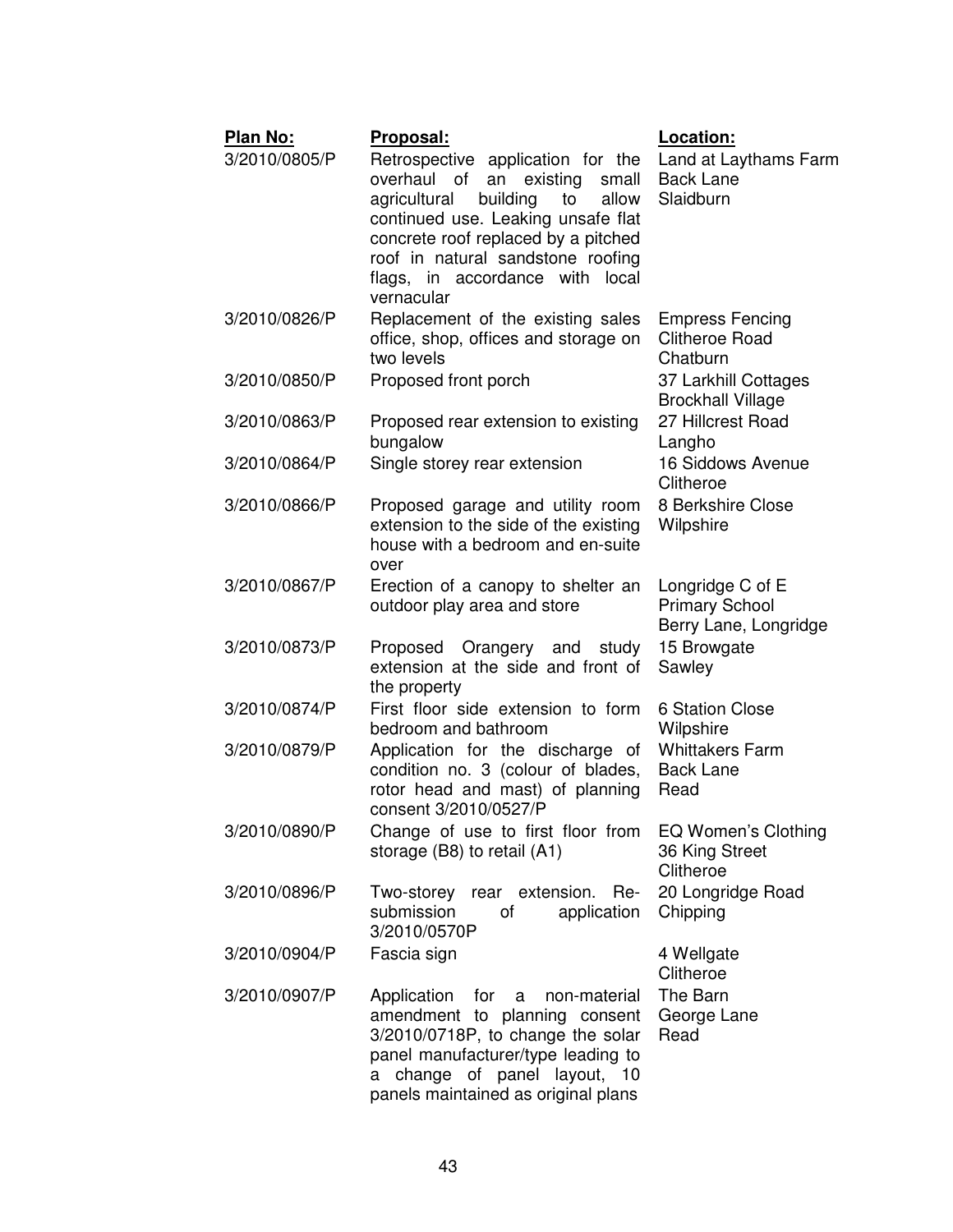| Plan No:<br>3/2010/0910/P                                        | <u> Proposal:</u><br>Agricultural<br>buildings<br>to<br>be<br>constructed in five phases and the<br>form of a steel framed agricultural<br>building                                                                                                              | Location:<br>Wycongill<br>Holden Lane<br>Bolton-by-Bowland                                  |
|------------------------------------------------------------------|------------------------------------------------------------------------------------------------------------------------------------------------------------------------------------------------------------------------------------------------------------------|---------------------------------------------------------------------------------------------|
| 3/2010/0912/P                                                    | Single storey rear extension                                                                                                                                                                                                                                     | 4 Longsight Avenue<br>Clitheroe                                                             |
| 3/2010/0914/P                                                    | Application for the discharge of<br>condition<br>(conservation<br>no.5<br>condition<br>rooflights)<br>and<br>no.6<br>(materials)<br>of planning consent<br>3/2010/0139P                                                                                          | <b>Witton Lodge</b><br>School Lane<br>Simonstone                                            |
| 3/2010/0919/P<br>3/2010/0920/P<br>3/2010/0921/P<br>3/2010/0922/P | Agricultural<br>buildings<br>be<br>to<br>constructed in five phases and the<br>form of a steel framed agricultural<br>building                                                                                                                                   | Wycongill<br>Holden Lane<br>Bolton-by-Bowland                                               |
| 3/2010/0925/P                                                    | Proposed change of use of activity<br>centre to a Bed & Breakfast<br>business, extension into the old<br>rest room to form a guest lounge<br>and alteration of the windows, and<br>alteration of the instructor room<br>window to form a doorway                 | Fell View Barn<br><b>Baygate</b><br>Bolton-by-Bowland                                       |
| 3/2010/0927/P<br>3/2010/0932/P                                   | Roof over yard area between two<br>existing buildings to reduce run-off<br>Proposed chill store extension to<br>existing dairy                                                                                                                                   | Lower Alston Farm<br>Riverside, Ribchester<br><b>Bolton Fold Farm</b><br><b>Alston Lane</b> |
| 3/2010/0948P                                                     | Application<br>for<br>non-material<br>a<br>amendment to planning consent<br>3/2010/0615P - omission of sliding<br>folding doors, double door set to be<br>fixed and face brickwork panel to<br>match those already proposed and<br>approved on the original plan | Alston, Preston<br>Stonebridge Garage<br><b>Kestor Lane</b><br>Longridge                    |
| 3/2010/0957/P                                                    | Application<br>Non<br>material<br>for<br>amendment to planning consent<br>3/2010/0803/P<br>relation<br>in<br>to<br>additional ducting for proposed<br>insulation of new air purification<br>system                                                               | Jones Stroud<br>Insulations<br>Queen Street<br>Longridge                                    |
| 3/2010/0975/P                                                    | Application<br>for<br>non-material<br>amendment<br>to<br>allow<br>the<br>substitution<br>of the previously<br>approved 15m Eoltec wind turbine,<br>with a C&F Green Energy CF6e<br>wind turbine                                                                  | Moor Game Hall<br>Dutton<br>Longridge                                                       |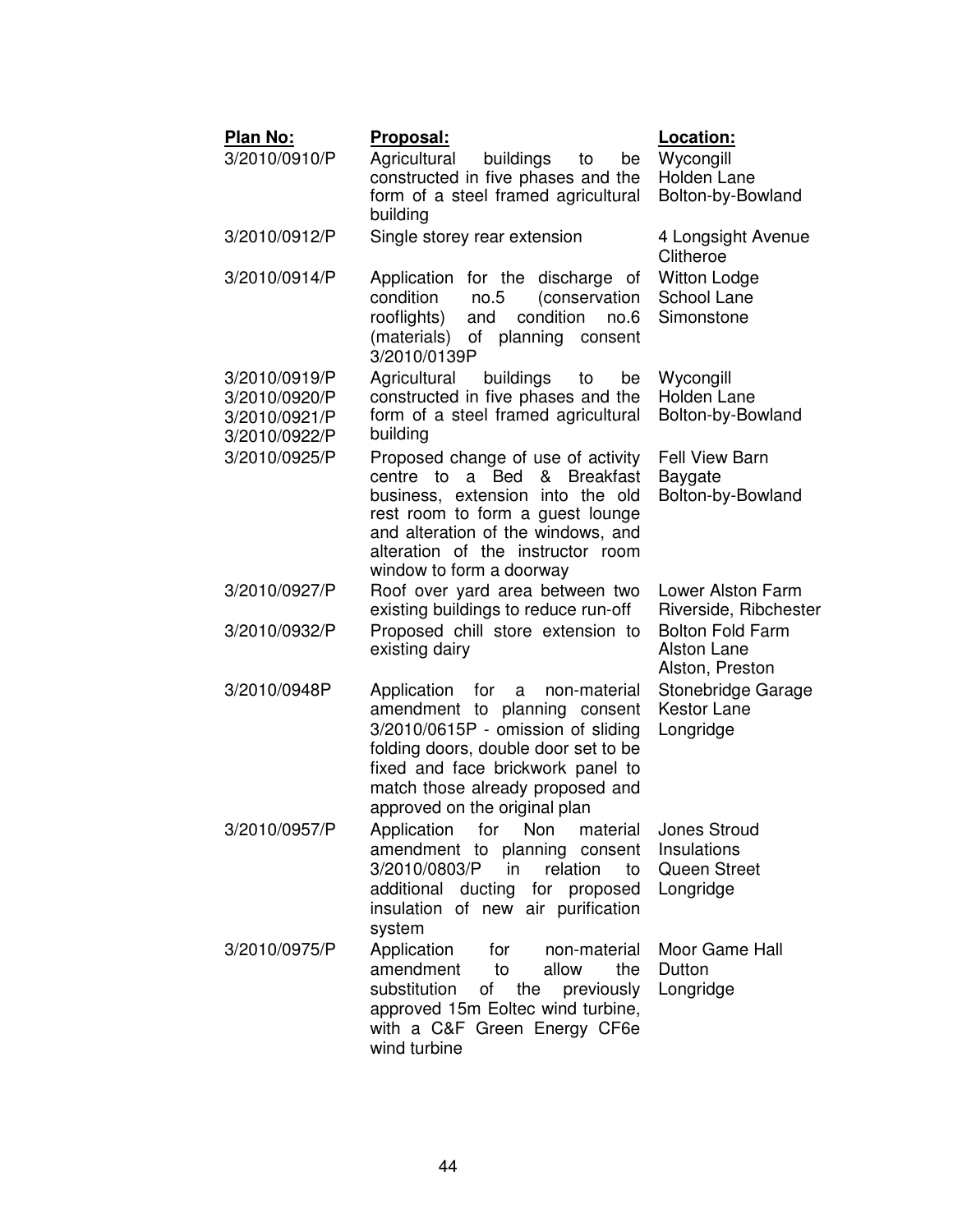#### 574 APPLICATIONS REFUSED

| <b>Plan No:</b> | Proposal:                                                                                                                     | Location:  | <b>Reasons for</b><br><b>Refusal</b>                                                                                                                               |
|-----------------|-------------------------------------------------------------------------------------------------------------------------------|------------|--------------------------------------------------------------------------------------------------------------------------------------------------------------------|
| 3/2010/0861/P   | Proposed first floor 92<br>extension to the rear Road<br>and new window at Salesbury<br>first floor to the front<br>elevation | Ribchester | $G1, H10, SPG -$<br>Incongruous<br>development to<br>visual<br>the<br>detriment of the<br>original property,<br>and the character<br>this row of<br>Ωf<br>terraced |

cottages.

575 SECTION 106 APPLICATIONS

## **Plan No: Proposal/Location: Progress:** None

576 TOWN AND COUNTRY PLANNING (GENERAL PERMITTED DEVELOPMENT) ORDER 1995 PARTS 6 & 7 PRIOR NOTIFICATION OF AGRICULTURAL AND FORESTRY BUILDINGS AND ROADS PRIOR APPROVAL **NOT** REQUIRED

| Plan No:      | <b>Proposal:</b> |                   |  | Location:                             |
|---------------|------------------|-------------------|--|---------------------------------------|
| 3/2010/0967/P | maintenance      | Proposed workshop |  | for farm Cockshutts Farm<br>Pendleton |

577 TOWN AND COUNTRY PLANNING (GENERAL PERMITTED DEVELOPMENT) ORDER 1995 PARTS 6 & 7 PRIOR NOTIFICATION OF AGRICULTURAL AND FORESTRY BUILDINGS AND ROADS PRIOR APPROVAL REQUIRED AND REFUSED

| Plan No:      | Proposal:            | Location:           |
|---------------|----------------------|---------------------|
| 3/2010/0788/P | Agricultural housing | Dean Farm<br>Sabden |

578 CERTIFICATE OF LAWFULNESS FOR A PROPOSED USE OR DEVELOPMENT

| <b>Plan No:</b> | Proposal:                                                                                                                                                                                                                                                | Location: |
|-----------------|----------------------------------------------------------------------------------------------------------------------------------------------------------------------------------------------------------------------------------------------------------|-----------|
| 3/2010/0915/P   | Application for a certificate of lawful 28 Copperfield Close<br>development for a proposed single Clitheroe<br>storey lean-to rear extension and<br>alterations to the existing front<br>porch to add a door and window<br>(without extending the porch) |           |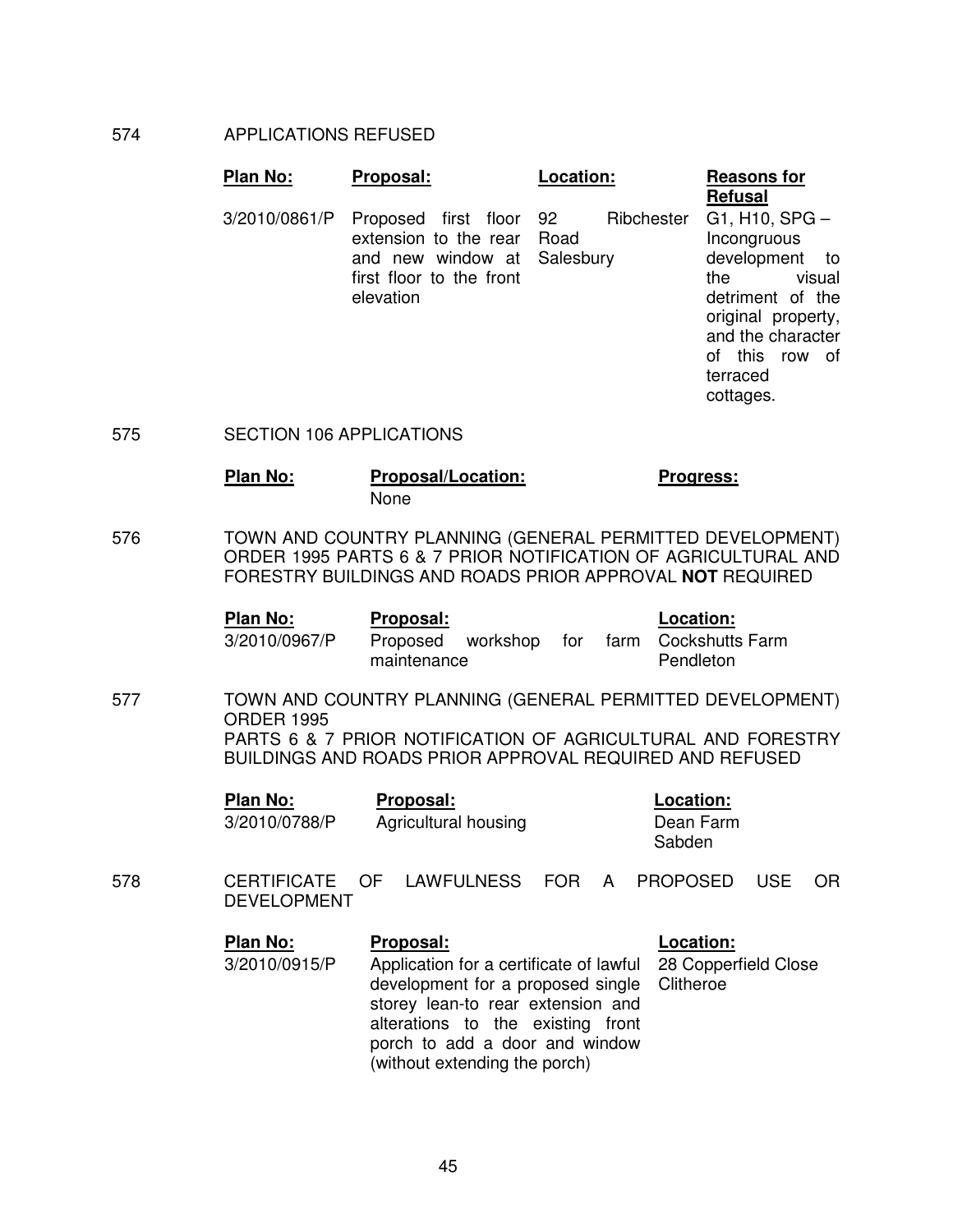## 579 APPLICATIONS WITHDRAWN

| Plan No:      | Proposal:                                                                                                                                                                                                                                | Location:                                                     |
|---------------|------------------------------------------------------------------------------------------------------------------------------------------------------------------------------------------------------------------------------------------|---------------------------------------------------------------|
| 3/2010/0135/P | Construction of agricultural building<br>for livestock/agricultural vehicles                                                                                                                                                             | <b>Capsticks Field</b><br>Burnley Road, Gisburn               |
| 3/2010/0843/P | Demolition<br>of outbuilding and<br>construction of garage/workshop,<br>household storage, office/design<br>studio and recreational space and<br>self contained two bed holiday<br>cottage, solar panels and heat<br>pump and water tank | <b>Chorley House</b><br><b>Back Commons Lane</b><br>Clitheroe |
| 3/2010/0844/P | Demolition of buildings at Victoria Victoria Mill<br>Mill with retention of the<br>Mill<br>chimney                                                                                                                                       | Watt Street, Sabden                                           |
| 3/2010/0845/P | Demolition of existing mill, opening<br>up of Sabden Brook, the erection of<br>46 dwellings (20 affordable), a new<br>access road to Watt Street and<br>retention of the Mill chimney                                                    | Victoria Mill<br><b>Watt Street</b><br>Sabden                 |
| 3/2010/0889/P | Agricultural building 30m x 3m x<br>5.4m to store machinery                                                                                                                                                                              | <b>Fell View Barn</b><br>Baygate<br>Bolton-by-Bowland         |

580 APPEALS UPDATE

| <b>Application</b><br><u>No:</u> | <b>Date</b><br><b>Received:</b> | <b>Applicant/Proposal/Site:</b>                                                                                                                                                   | Type of<br>Appeal: | Date of<br>Inquiry/Hearing: | <b>Progress:</b>                   |
|----------------------------------|---------------------------------|-----------------------------------------------------------------------------------------------------------------------------------------------------------------------------------|--------------------|-----------------------------|------------------------------------|
| 3/2009/0261                      | 6.7.10                          | <b>Chaigley Farms Limited</b>                                                                                                                                                     |                    | Hearing $-$ held            | <b>APPEAL</b>                      |
| D                                |                                 | Resubmission of outline<br>application for<br>farm<br>worker's<br>dwelling,<br>including siting with all<br>other matters reserved<br>Old Dairy Farm<br>Chipping Road<br>Chaigley |                    | November<br>23<br>2010      | <b>ALLOWED</b><br>2.12.10          |
| 3/2010/0474 1.9.10<br>D          |                                 | Mrs K Hughes<br>Proposed<br>internal<br>partition, new<br>internal<br>opening and false ceiling<br>(Listed Building Consent)<br>35 King Street<br>Whalley                         | <b>WR</b>          |                             | <b>AWAITING</b><br><b>DECISION</b> |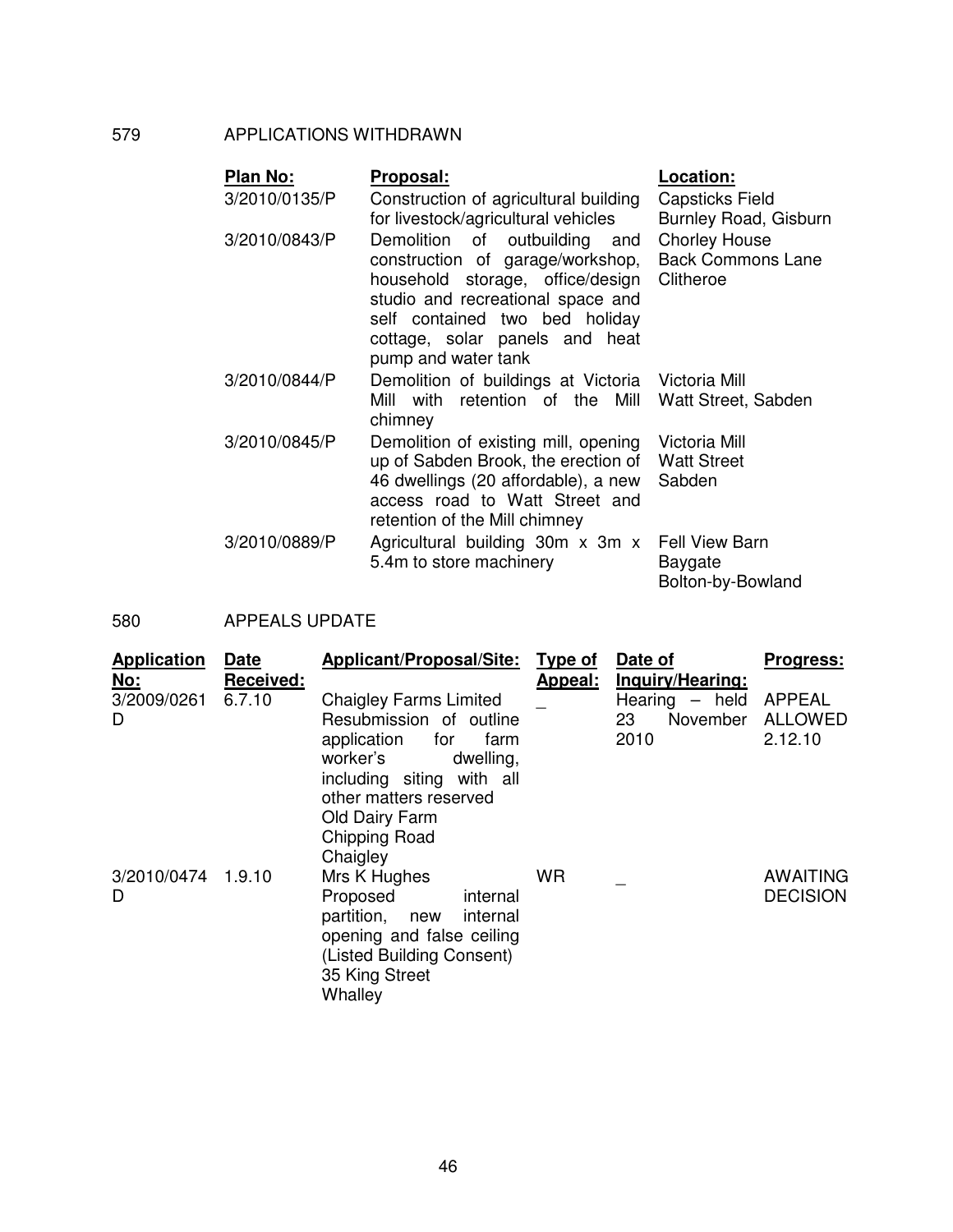| <b>Application</b><br><u>No:</u> | <b>Date</b><br>Received: | Applicant/Proposal/Site:                                                                                                                                                                                                                                                                                          | Type of<br>Appeal:         | Date of<br>Inquiry/Hearing: | <b>Progress:</b>                   |
|----------------------------------|--------------------------|-------------------------------------------------------------------------------------------------------------------------------------------------------------------------------------------------------------------------------------------------------------------------------------------------------------------|----------------------------|-----------------------------|------------------------------------|
| 3/2010/0691<br>D                 | 3.11.10                  | Mr David Lawson<br>Proposed two-storey side<br>extension<br>and<br>dormer<br>window to rear elevation<br>7 Hillside Drive<br><b>West Bradford</b>                                                                                                                                                                 | House-<br>holder<br>Appeal |                             | <b>AWAITING</b><br><b>DECISION</b> |
| 3/2010/0233<br>D                 | 17.11.10                 | Mr D M Clegg<br>Proposed<br>detached<br>house in garden area to<br>side of Manor<br>House<br>(Resubmission<br>οf<br>3/2009/0449/P)<br><b>Manor House</b><br><b>Copster Green</b>                                                                                                                                  | <b>WR</b>                  |                             | Awaiting<br>site visit             |
| 3/2010/0609<br>D                 | 30.11.10                 | <b>Nicola</b><br>Mrs<br>Gerrard-<br><b>Russell</b><br>extension<br>Proposed<br>above existing<br>garage<br>conversion incorporating<br>a master suite and stairs<br>to the loft conversion that<br>will extend the width of<br>extension<br>and the<br>the.<br>existing house<br>14 St. Chad's Avenue<br>Chatburn | <b>WR</b>                  |                             | Awaiting<br>site visit             |

581 CONSULTATION ON DRAFT LOCAL TRANSPORT PLAN FOR LANCASHIRE 2011-2021

> The Director of Development Services submitted a report asking Committee to consider the Council's response to a consultation paper on Lancashire Transport Planning Policy. The Local Transport Act 2008 requires that local transport authorities (in Ribble Valley's case this is Lancashire County Council) produce a local transport plan. This plan outlines how the transport authority will maintain and improve transport in the area. The current plan expires in 2011 and the consultation draft aims to develop a new plan looking to 2021. The consultation focused on the plan strategy document which identified a vision for the area's transport goals and outlines key priorities and their associated actions.

> The consultation draft strategy had already been informed by a variety of discussions and preliminary consultations with relevant parties. The report went on to highlight the details of the strategy document with regard to transport goals; transport priorities; improving access into areas of economic growth and regeneration; providing better access to education and employment; improving peoples quality of life and wellbeing; improving the safety of our streets and our most vulnerable residents; providing safe reliable convenient and affordable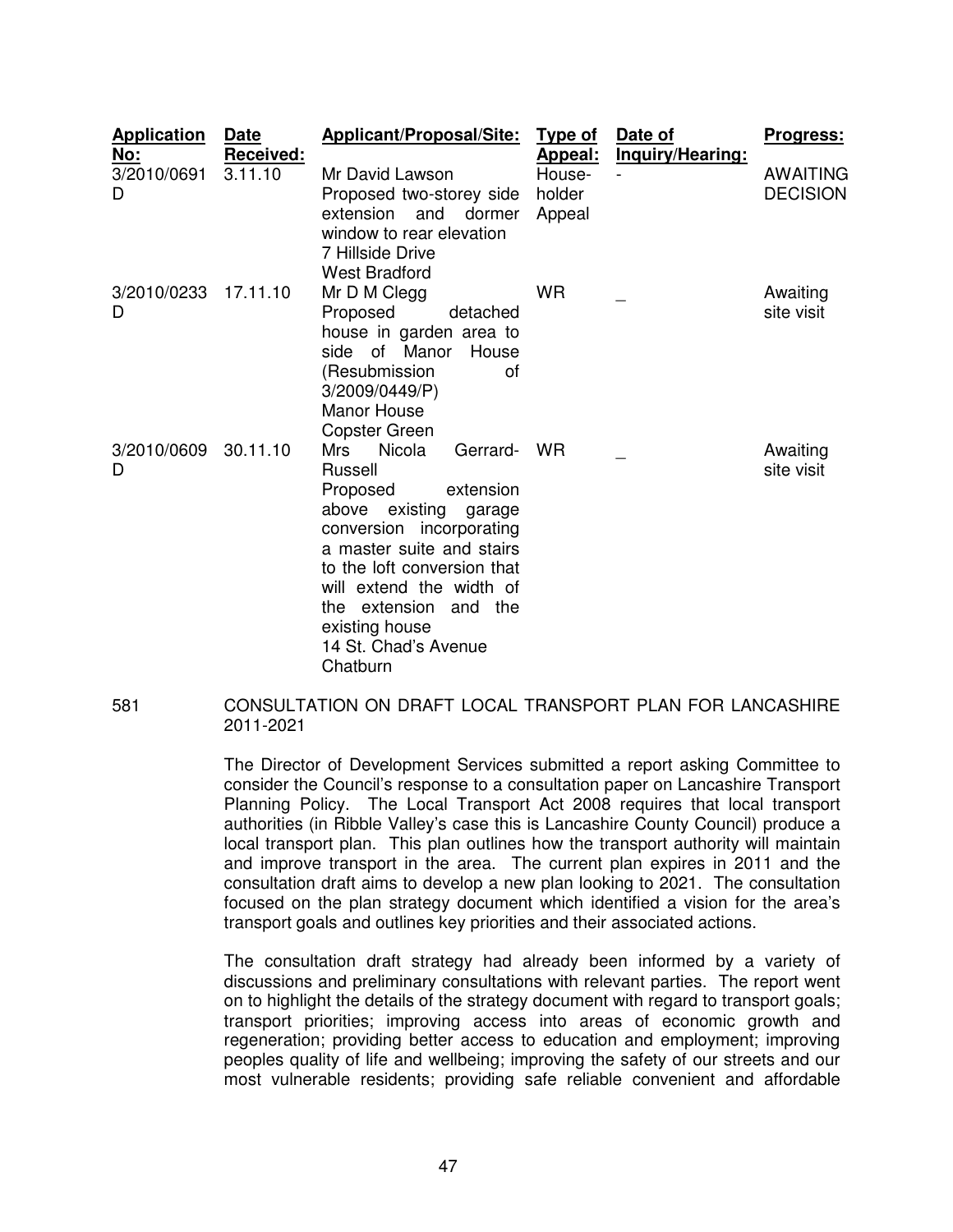transport alternatives to the car; and maintaining our assets and reducing carbon emissions and its effects.

The report went on to include recommendations with regard to specific areas of the consultation that generally highlighted the fact that there were minimal references to rural issues and priorities and that further clarification was required in relation to Ribble Valley.

RESOLVED: That Committee authorise the Director of Development Services to make a response on behalf of the Council that follows the various recommendations contained in the report.

#### 582 PROPOSED DEVELOPMENT ON WHITTINGHAM LANE, PRESTON

Members' attention was drawn by the Forward Planning and Regeneration Manager to a consultation being undertaken by Preston City Council as part of their local development framework. The consultation featured proposed options for housing allocations in Preston. He explained this was a first stage of consultation and is the starting point for ongoing engagement.

One of the proposed options includes land adjoining the borough boundary at Longridge on Whittingham Lane, a site of some 18.93 hectares. A plan showing the site was circulated. Members were advised that the information on the options was available on Preston City Council's website and copies of the documents for reference were available in the Council Offices if Members wish to view them.

He advised that response to the consultation was to be made by 31 January 2011 and it was intended that a holding response be made to register the Council's interest and further discussions will be invited. A formal report would be brought to the next available Committee meeting.

Members were reminded of previous consultations and discussions on cross boundary issues in relation to the respective core strategies and that the importance of such joint discussions and potential for joint working was likely to grow in importance as both Councils progress their policy frameworks.

Members acknowledged the information given and noted the importance of cross boundary working. It was agreed that there should be a formalisation of this joint working. The Chairman proposed a resolution for Members to consider.

RESOLVED: That Committee ask the Chief Executive to make a formal approach to Preston City Council to establish a suitable joint working arrangement to consider and make recommendations on housing, regeneration and planning matters as appropriate; any working group to include the Chair of Planning and Development, relevant Committee Members and appropriate officers.